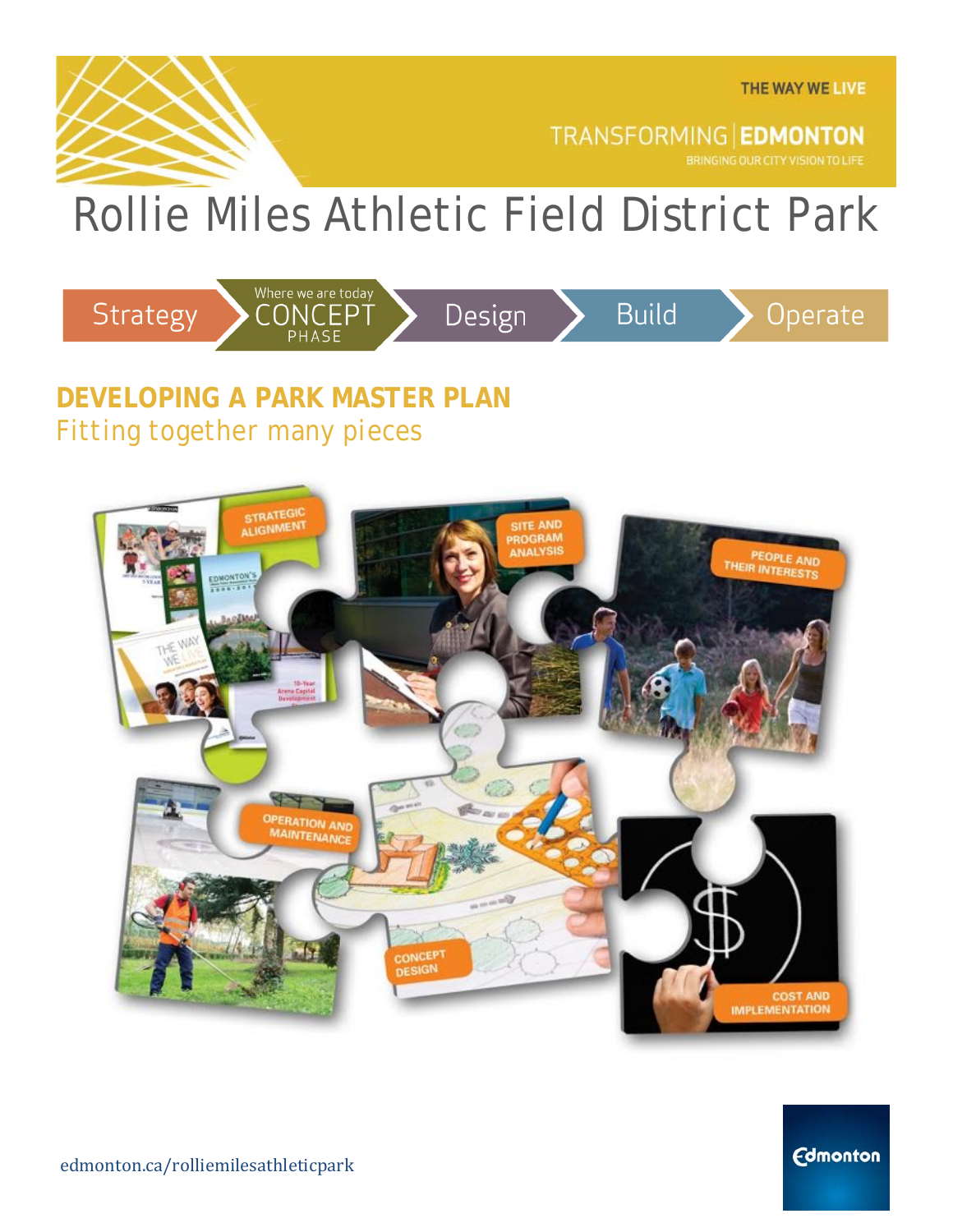

**TRANSFORMING EDMONTON** BRINGING OUR CITY VISION TO LIFE

## Rollie Miles Athletic Field District Park

### **DEVELOPING A PARK MASTER PLAN**



**Rollie Miles Athletic Field District Park Updated draft concept will be shared on the City of Edmonton website**

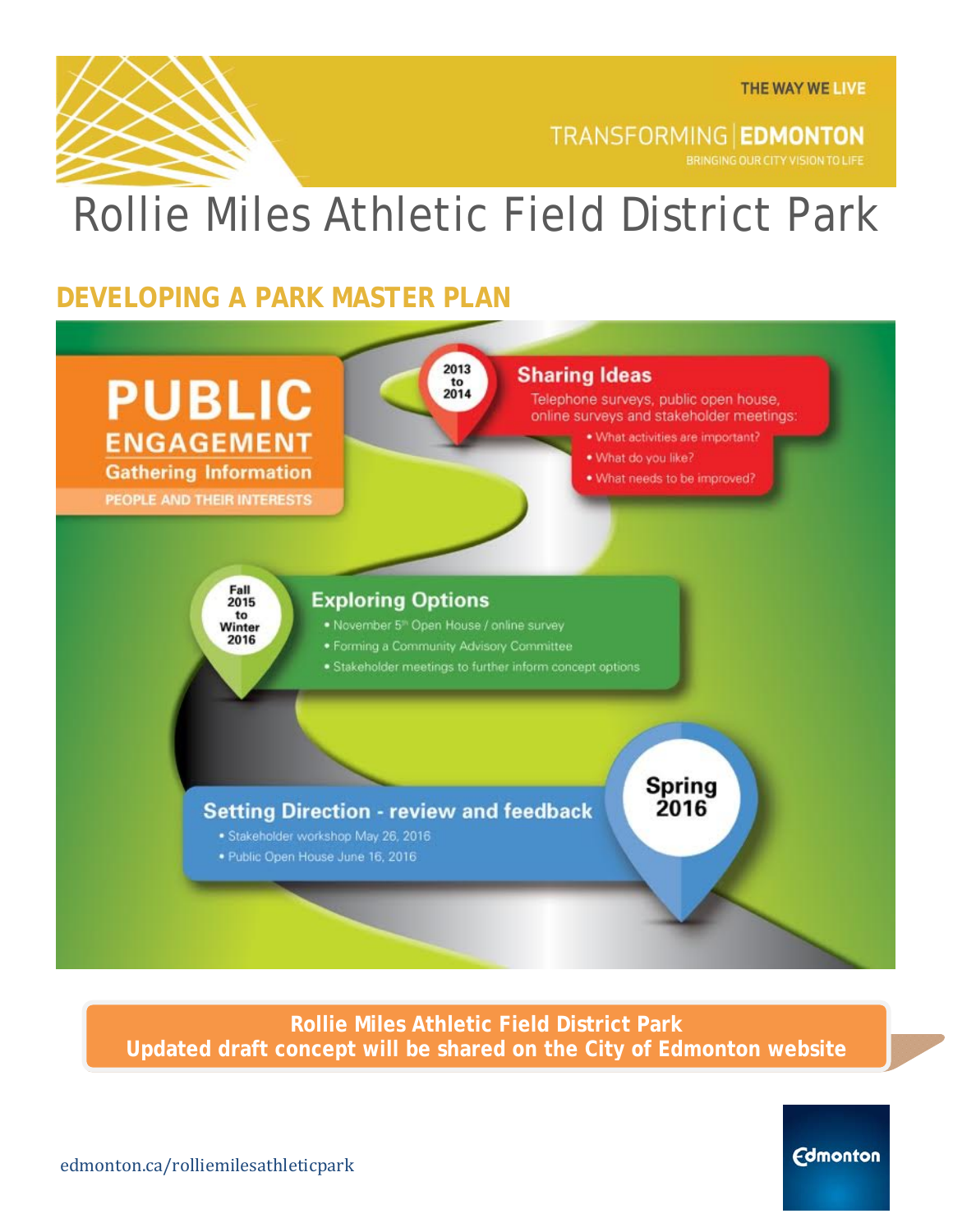**Edmonton** 



TRANSFORMING EDMONTON

## Rollie Miles Athletic Field District Park **PARK RENEWAL – Timeline**

#### **CONCEPT PHASE - DEVELOPING A PARK MASTER PLAN**

**1. Gathering Information from community about Rollie Miles District Park**

| 2013 - 2014                                             | Sharing Ideas - Identifying program, key activities, opportunities and<br>emerging needs.                                                              |
|---------------------------------------------------------|--------------------------------------------------------------------------------------------------------------------------------------------------------|
| Summer<br>2015                                          | City Council requested more information on program options for the<br>Master Plan including possible location for future indoor community<br>facility. |
| Fall 2015 -<br>Winter 2016                              | <b>Exploring Options</b><br>- continue to collect and review information on options.                                                                   |
| Spring 2016                                             | <b>Setting Direction</b><br>- review and provide feedback on draft concept design                                                                      |
| Summer<br>2016                                          | Update concept design and Master Plan from information gathered<br>Complete draft master plan report                                                   |
| 2.<br><b>Fall 2016 Recommend Master Plan to Council</b> |                                                                                                                                                        |

#### **3. Finalize Master Plan**

| 2017             | DESIGN - Detailed park designs developed based on Master Plan and<br>implementation of next stages of the Public Involvement Plan |
|------------------|-----------------------------------------------------------------------------------------------------------------------------------|
| 2018             | BUILD - City capital funding approved (2015-2018) for park renewal<br>construction                                                |
| <b>FALL 2018</b> | <b>OPERATE</b>                                                                                                                    |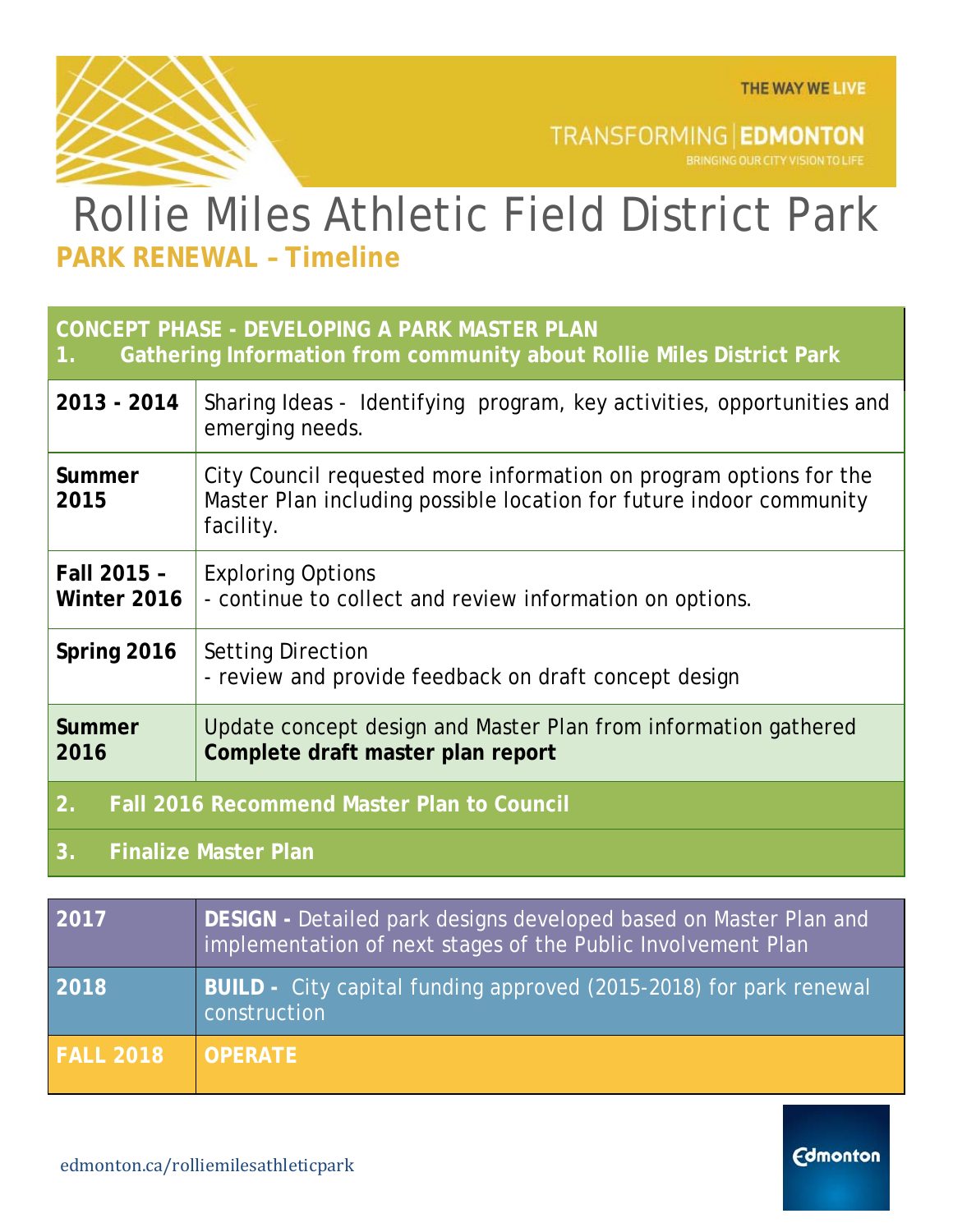**Edmonton** 



**TRANSFORMING EDMONTON** BRINGING OUR CITY VISION TO LIFE

# Rollie Miles Athletic Field District Park

### **COMMUNITY VISION & PRINCIPLES**

#### **VISION**

A vibrant, safe, and accessible recreation and community hub for South Central Edmonton Neighbourhoods.

#### **PRINCIPLES**

#### **Principle 1**

The Park accommodates unique city-wide facilities and events while maintaining its district focus.

#### **Principle 2**

The Park enhances the year-round active and passive recreational opportunities.

- Outdoor recreation facilities geared towards both organized and casual use are available;
- Passive recreation design including open space and sitting areas are included in the Park;
- Opportunities for future indoor recreation facility development are maintained.

#### **Principle 3**

The Park has a distinct identity that celebrates community and acts as a hub to bring people together.

- The Park encourages social "bumping places" that appeal to a growing young demographic as well as mature and senior residents;
- The Park has a distinct and recognizable identity and fits the character of the community.
- The Park design incorporates features to enhance the safety and comfort of the park for all users.

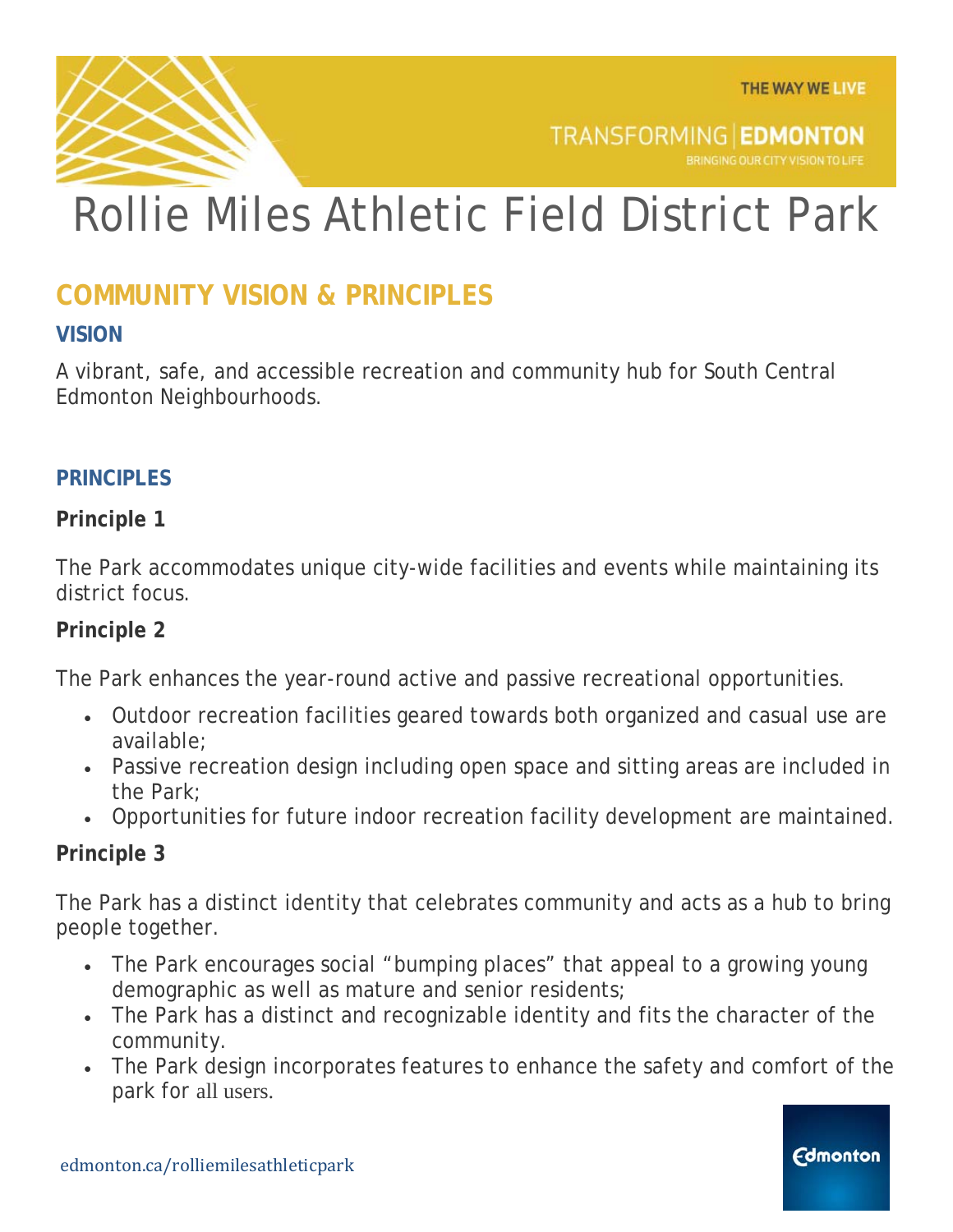**Edmonton** 

BRINGING OUR CITY VISION TO LIFE

**TRANSFORMING EDMONTON** 



# Rollie Miles Athletic Field District Park

#### **Principle 4**

The Park is designed holistically and in the context of surrounding amenities.

- The Park meets the recreation needs of the community without unnecessarily duplicating other existing community amenities;
- The different elements of the Park are designed to function together so that the entire Park becomes a cohesive and easily accessible recreation zone.

#### **Principle 5**

The Park design encourages transportation choices that minimize impact to surrounding homes.

- Public transit and personal motor vehicle access are available while minimizing disturbance to residential areas and green space;
- Access to the Park through the Queen Alexandra Community is available via active transportation;
- Travel routes within the Park prioritize pedestrians including vulnerable populations such as children, seniors, and those with mobility aides.

#### **Principle 6**

The Park is environmentally sustainable and maximizes natural elements.

- Green space which encourages casual and non-organized recreation is maximized through natural elements (scenic walks, reflection areas, petfriendly areas, mature trees, etc.);
- The Park is appropriately shielded from the noise and pollution of arterial roads through the use of green landscaping.